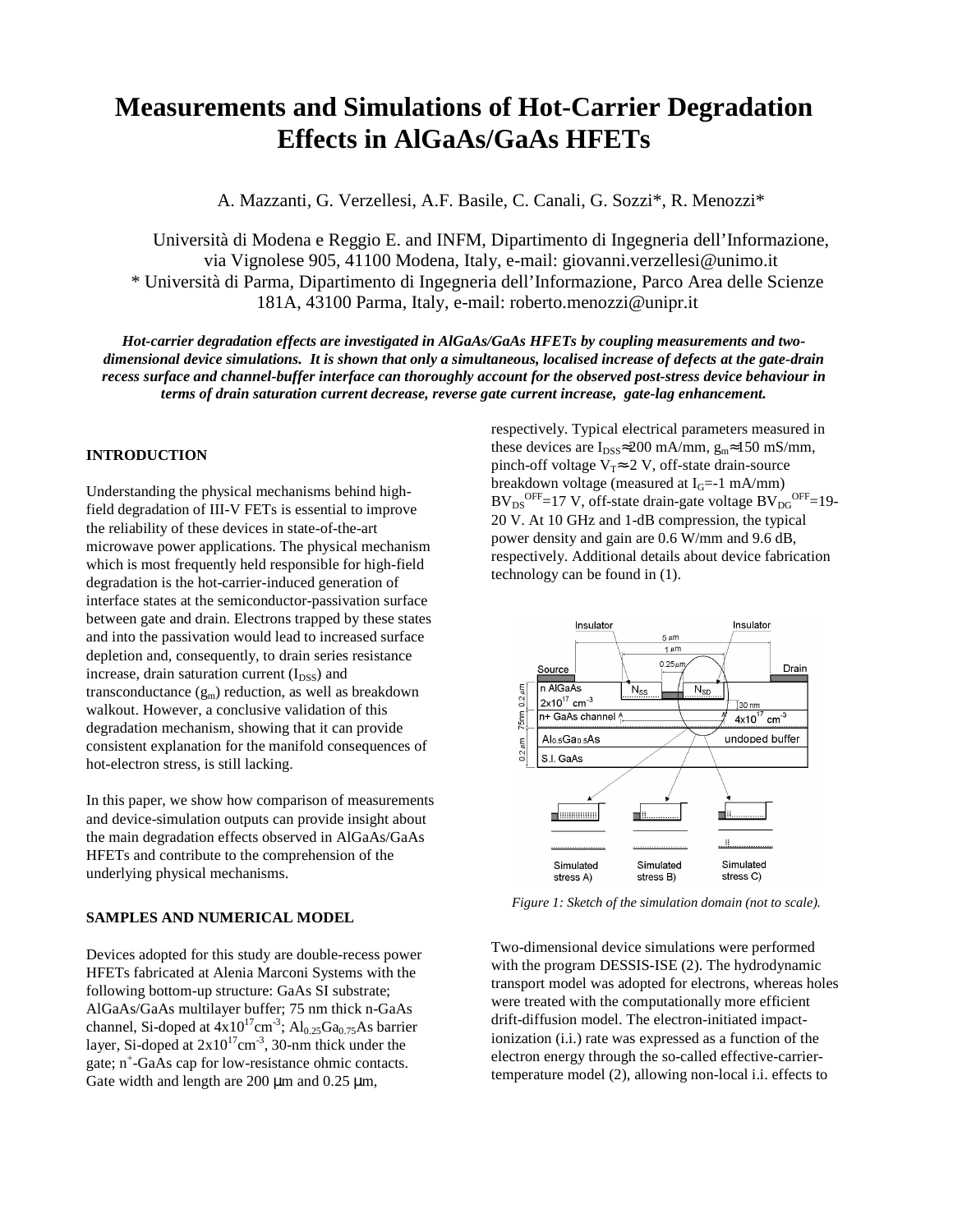be accounted for. The simulation domain is sketched in Fig. 1. In order to account for process damage in the asfabricated devices, a density of  $2x10^{12}$  cm<sup>-2</sup> acceptor-like surface states was defined at the  $Al_{0.25}Ga_{0.75}As$  recess surfaces between gate and drain and between gate and source. Based on  $g_m$  frequency dispersion and DLTS results, we set the energy of these states at 0.36 eV above the top of valence band  $(E_V)$ , and their apparent crosssection at  $2x10^{-17}$  cm<sup>-2</sup> both for electrons and holes (3). A negative fixed charge density of  $6x10^{11}$  cm<sup>-2</sup> was instead placed at the  $GaAs/Al_{0.5}Ga_{0.5}As$  interface in order to account for electrons trapped in the buffer and substrate and to achieve a good fit of the measured  $V_T$ .



*Figure 2: Experimental ID-VDS and IG-VGS characteristics at increasing stress time.*

#### **RESULTS**

The HFETs underwent room temperature DC hotelectron accelerated stress under several different bias conditions (1). Fig. 2 shows how hot-carrier stress impacts the  $I_D-V_{DS}$  and the bell-shaped  $I_G-V_{GS}$  curves. The stress conditions are  $I<sub>G</sub>=-0.5$  mA/mm,  $I<sub>D</sub>=0.5$ mA/mm, corresponding to an initial  $V_{DG} = 20.3$  V. As can be seen, I<sub>DSS</sub> decreases at increasing stress time (it reaches a 30% degradation in about 10 hours under the applied stress conditions). At the same time, the  $|I_G|$  peak increases. As widely known, the bell-shaped  $I_G$  vs.  $V_{GS}$ curve originates from the opposing trends of current density and electron temperature versus  $V_{GS}$ : while the current increases with  $V_{GS}$ , the electrons cool down due to field relaxation; consequently, the impact ionisation rate and the gate current, which depend on both the electron current density and energy, peak around  $V_{GS}$ ranging from -2 V to -1.5 V. Other degradation effects always observed in these devices are a reduction of  $g_m$ , an increase in the drain access resistance (measured by an end-resistance method) and the walkout of the off-state breakdown. An extensive description of acceleratedstress results can be found in (1).

Device simulations are able to reproduce the experimentally observed hot-electron stress effects,

provided that suitable distributions of surface states/fixed charges are accounted for at the barrier-passivation and channel-buffer interfaces in gate-drain access region. More specifically, simulation results can be summarized as follows.



*Figure 3: Gate current versus gate-source voltage curves for increasing uniform surface damage (simulated stress A).*



*Figure 4: Gate current versus gate-source voltage for increasing localised surface damage (simulated stress B).*

The surface hot-carrier-induced damage must be concentrated into a narrow ( $\approx$ 70 nm) portion of the gatedrain recess adjacent to the gate, otherwise the bellshaped  $I_G(V_{GS})$  curve can not be reproduced by simulations with high surface-state densities at the gatedrain surface  $(N_{SD})$ . As a matter of fact, if a high  $N_{SD}$  is uniformly distributed throughout the gate-drain recess surface (**simulated stress A**, Fig. 1), the electric field peak shifts laterally into the drain access region, resulting in reduced  $V_{GS}$  control on peak electric field and impactionisation rate. As a result, the reverse gate current become a monotonic function of  $V_{GS}$ , i.e. the  $I_G(V_{GS})$  bell curve is not reproduced by simulations (see Fig. 3), whereas, experimentally, it is still observed even in the most degraded devices (see Fig. 2). When the increase of  $N_{SD}$  simulating the hot-carrier damage is confined to a narrow (70 nm) portion of the gate-drain recess adjacent to the gate (**simulated stress B**, Fig. 1), the  $I_G$  bell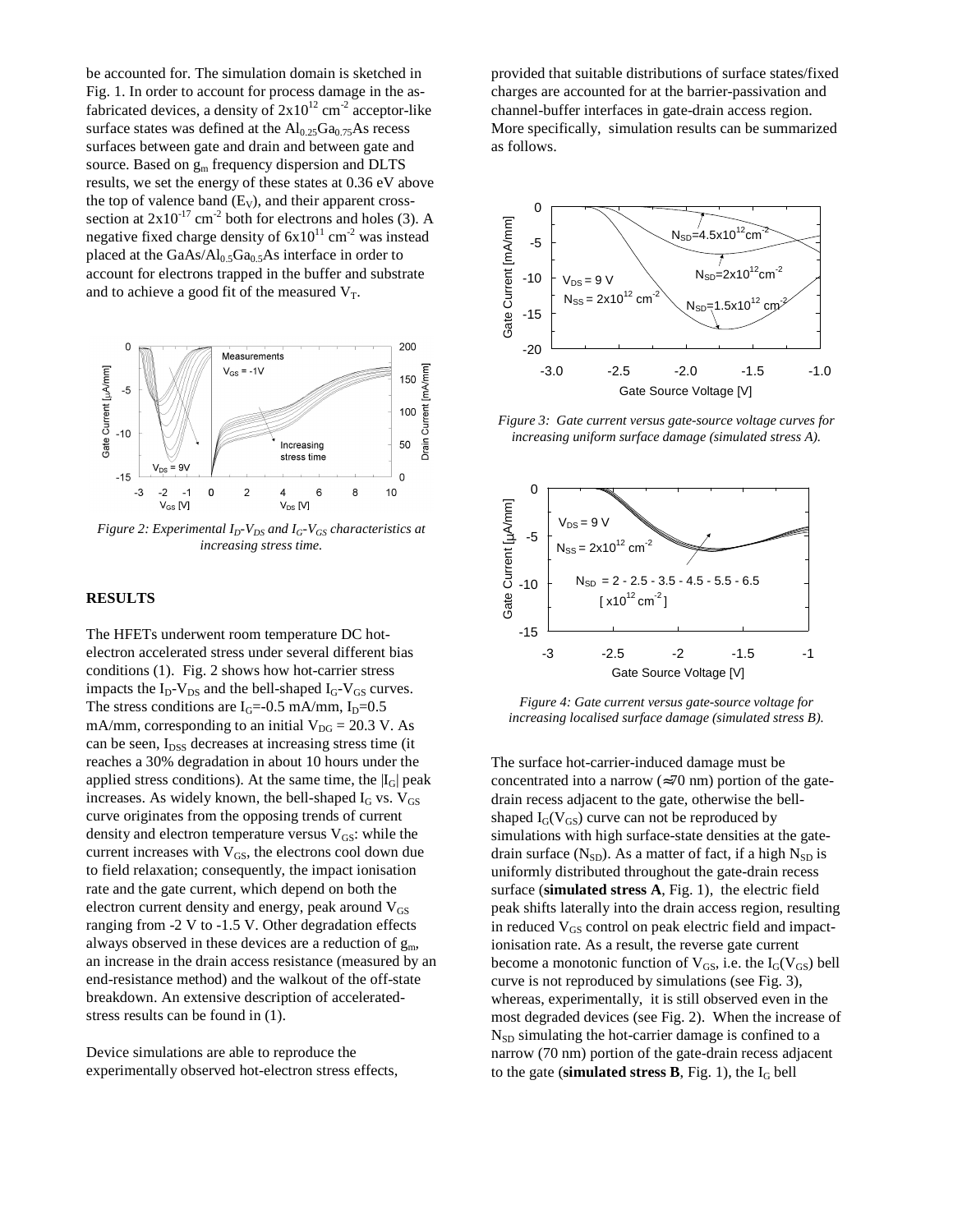survives even at the higher  $N_{SD}$  value considered. However, the effect of the simulated stress on the I<sup>G</sup> versus  $V_{GS}$  curves is weak and opposite in sign to the measured one (see Fig. 4).



*Figure 5: Simulated output characteristics for increasing localised damage at the gate-drain surface and channel-buffer interface (simulated stress C).*



*Figure 6: Simulated I<sup>G</sup> vs VGS curves for increasing localised damage at the gate-drain surface and channel-buffer interface (simulated stress C).*

The increase in the localised surface damage must be accompanied by a corresponding increase of negative charge density at the channel/buffer interface, if one wants to match simultaneously the  $I<sub>D</sub>$  degradation and the  $|I_G|$  peak increase observed experimentally at increasing hot-electron stress. Figs. 5 and 6 show simulation results obtained by increasing  $N_{SD}$  from  $2x10^{12}$  cm<sup>-2</sup> to 6.5  $x10^{12}$  $\text{cm}^2$  in a 70-nm-wide surface region on the drain side of the gate, but at the same time raising the fixed negative charge at the bottom channel interface by 10% of the surface increase of  $N_{SD}$ , in a 100-nm segment between gate and drain (**simulated stress C,** Fig. 1). This time, an  $I<sub>D</sub>$  reduction similar to the measured ones were simulated (Fig. 5), as well as the increase of the bell curve peak (Fig. 6). Inspection of the simulation outputs shows that this simulated stress results in an increase of the peak electron temperature, only partially compensated by a

reduction of the channel current density: the net result is a significant enhancement of the impact ionisation rate, hence the increase of  $I_G$  of Fig. 6.

In agreement with experimental results (Fig. 2), simulations shown in Fig. 5 exhibit a kink at  $V_{DS} \approx 6 V$ . Simulations allow the physical origin of the kink to be elucidated. While for  $V_{DS}$ <6 V nearly all of the states on the source side are occupied by electrons, at the  $V_{DS}$ value (about 6 V) for which channel impact ionisation becomes significant, surface deep acceptors get partly discharged due to hole capture, thus reducing the depletion region under the ungated surface, see Fig. 7. This in turn leads to  $I<sub>D</sub>$  increase, hence the kink. As already observed in (4), the kink is present in the simulated output characteristics only if both i.i. and surface deep levels are accounted for (see Fig. 8).



*Figure 7: Electron density along a vertical cut inside the source access region for different VDS for an as-fabricated device*  $(N_{SD} = N_{SS} = 2x10^{12} \text{ cm}^{-2}).$ 



*Figure 8: Simulated output characteristics with and without impact ionisation and with and without surface states*  $(N_{SD} = N_{SS} = 2x10^{12}$  *cm*<sup>-2</sup> *when considered*).

Gate-lag waveforms of differently degraded devices can be accurately simulated by varying the localised surfacestate density N<sub>SD</sub> in a relatively narrow range (from 2.5  $\times$  $10^{12}$  cm<sup>-2</sup> to about  $3 \times 10^{12}$  cm<sup>-2</sup>), see Fig. 9. In agreement